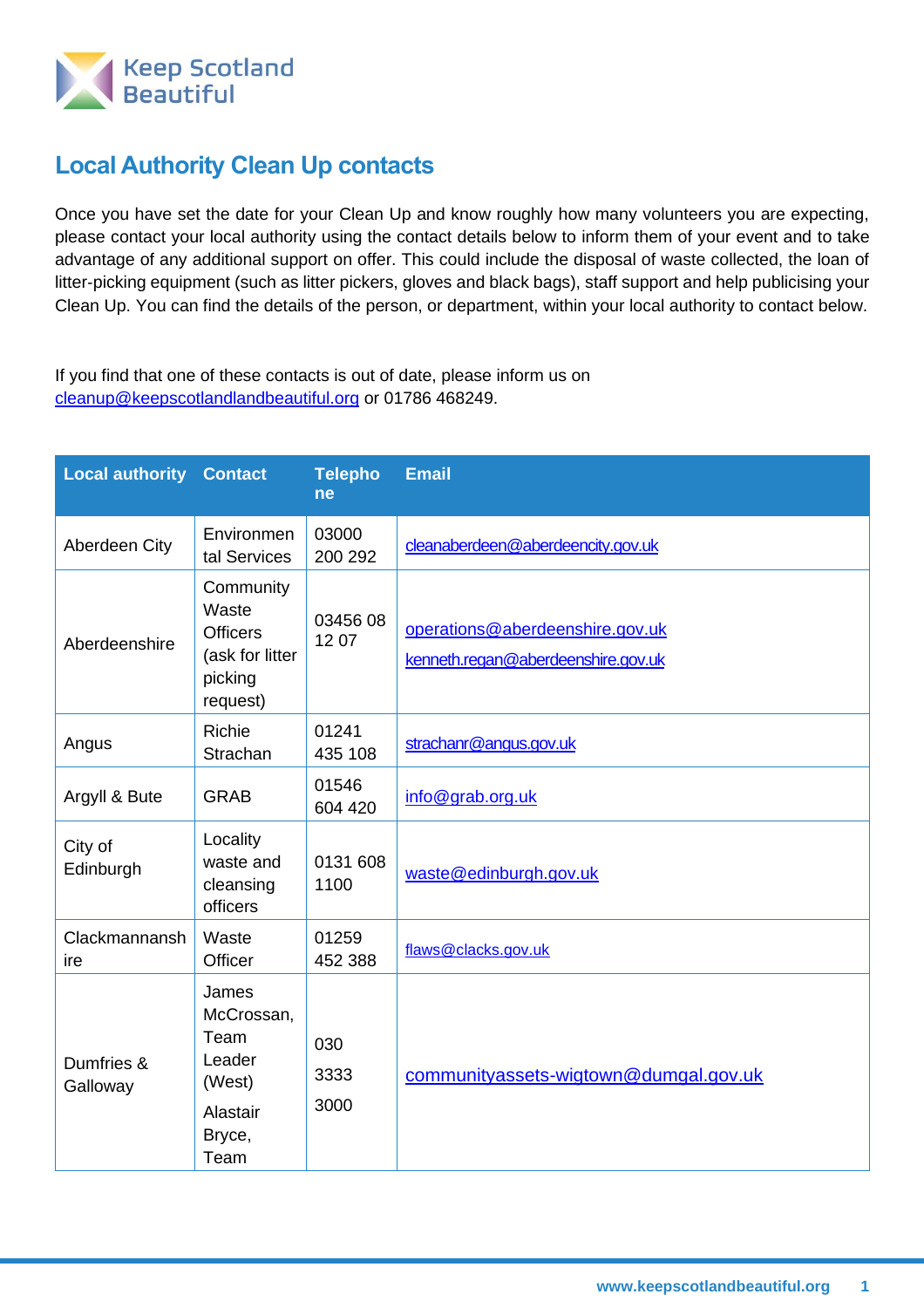

|                             | Leader<br>(East)                      |                    |                                                                                                                 |
|-----------------------------|---------------------------------------|--------------------|-----------------------------------------------------------------------------------------------------------------|
| Dundee City                 | Sally<br>McConville                   | 01382<br>433141    | sally.mcconville@dundeecity.gov.uk                                                                              |
| East Ayrshire               | Outdoor<br>Amenities                  | 01563<br>554 062   | outdoor.amenities@east-ayrshire.gov.uk                                                                          |
| East<br>Dunbartonshire      | Gordon<br><b>Strain</b>               | 0141 578<br>8614   | gordon.Strain@eastdunbarton.gov.uk                                                                              |
| East Lothian                | Carl<br>Howman                        | 01620<br>827 310   | chowman@eastlothian.gov.uk                                                                                      |
| East<br>Renfrewshire        | Cleansing<br>and<br>Recycling<br>team | 0141 577<br>3618   | Cleansing&Recycling@eastrenfrewshire.gov.uk                                                                     |
| <b>Falkirk</b>              | Litter<br>strategy<br>team            | Email<br>preferred | wasteservices@falkirk.gov.uk                                                                                    |
| Fife                        | Safer<br>communitie<br>s team         | 01592<br>583 642   | Safercommunities. Team@fife.gov.uk                                                                              |
| Glasgow                     | Community<br>Safety<br>Glasgow        | 0141 276<br>7400   | commsafetynies@glasgow.gov.uk                                                                                   |
| Highland                    | Service<br>Centre                     | 01349<br>886603    | service.point@highland.gov.uk<br>https://www.highland.gov.uk/info/591/council_and_government/535/<br>contact us |
| Inverclyde                  | <b>Brian</b><br>Hennan                | 01475<br>715 909   | brian.hennan@inverclyde.gov.uk                                                                                  |
| Midlothian                  | William<br>Reid                       | 0131<br>5615 334   | william.reid@midlothian.gov.uk                                                                                  |
| Moray                       | Environmen<br>tal Services            | 01343<br>557 045   | waste@moray.gov.uk                                                                                              |
| North Ayrshire              | <b>Street</b><br>scene team           | 01294<br>310000    | contactus@north-ayrshire.gov.uk                                                                                 |
| <b>North</b><br>Lanarkshire | Gordon Bruce                          | 07939<br>280 344   | bruceg@northlan.gov.uk                                                                                          |
| Orkney Islands              | <b>Mark Vincent</b><br><b>Or</b>      | 07730<br>619092    | mark.vincent@orkney.gov.uk<br>jonathan.walters@orkney.gov.uk                                                    |